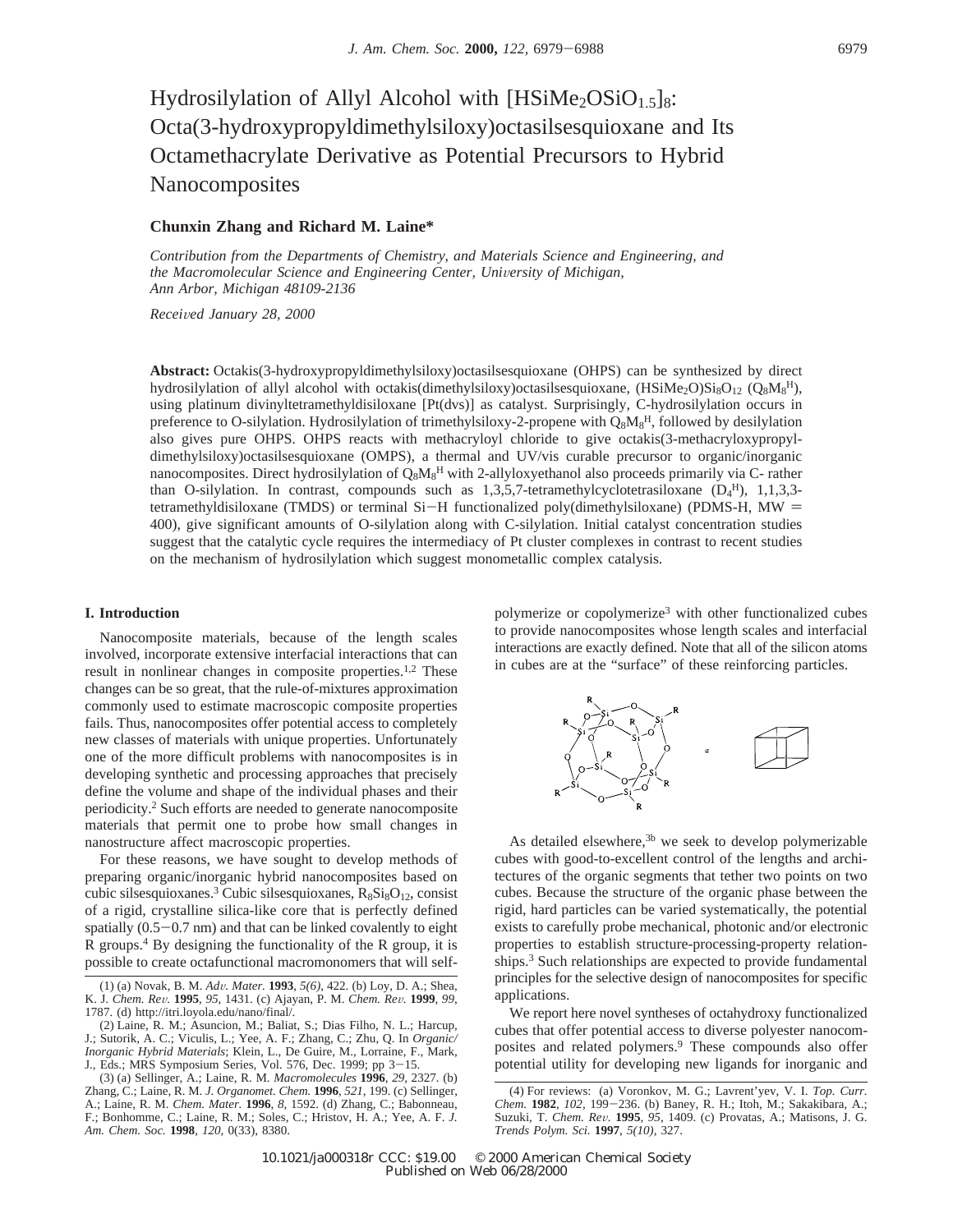organometallic chemistry,<sup>10a,b</sup> and as cores for hyperbranched or dendritic materials.10c,d The current work emphasizes a polymethacrylate precursor to organic/inorganic nanocomposites.

#### **II. Experimental Section**

**II.A. Materials.** Solvents for hydrosilylation were purified under  $N_2$  as follows:  $CH_2Cl_2$  was distilled from P<sub>2</sub>O<sub>5</sub>, toluene from benzophenone/Na, THF from CaH2. Allyl alcohol and methacryloyl chloride were distilled before use.  $Q_8M_8^H$  was synthesized following modified literature procedures.6 Platinum divinyltetramethyldisiloxane complex, Pt(dvs) was obtained from PCR Co. and diluted to a 2 mM solution in distilled toluene before use. Dicyclopentadiene Pt complex, Pt(dcp), was synthesized following literature procedures and used as a 2 mM solution in toluene.<sup>11</sup> Hexachloroplatinic acid,  $H_2PtCl_6$  was obtained from Aldrich and used as a 2 mM solution in isopropyl alcohol. 1,1,3,3- Tetramethyldisiloxane (TMDS) and Si-H terminated poly(dimethylsiloxane) (PDMS-H, MW  $=$  400) were obtained from Hüls America Inc. 1,3,5,7-tetramethylcyclotetrasiloxane  $(D_4^H)$  was obtained from Gelest Inc. Other reagents and solvents were obtained from standard vendors and used as received.

**II.B. Techniques. B.1. NMR analyses.** All 1H- and 13C NMR analyses were done in CDCl<sub>3</sub> and recorded on a Varian INOVA 400 spectrometer. <sup>1</sup>H NMR spectra were collected at 400.0 MHz using a 6000 Hz spectral width, a relaxation delay of 3.5 s, a pulse width of 38°, 30k data points, and CHCl3 (7.259 ppm) as internal reference.  $^{13}C$ <sup>1</sup>H } NMR spectra were obtained at 100.6 MHz using a 25 000 Hz spectral width, a relaxation delay of 1.5 s, a pulse width of 40°, 75k data points, and CDCl3 (77.23 ppm) as internal reference.

All 29Si NMR spectra were recorded on a Bruker 360 spectrometer operated at 71.5 MHz using a 32000 Hz spectral width, a pulse angle of 90°, a relaxation delay of 10.0 s, 32k data points, and TMS as external reference.

**II.B.2. GC**-**Mass Spectral Analyses.** Analyses were conducted on a Finningan model 4021 quadrupole GC/mass spectrometer by electron ionization. Data were recorded and analyzed using the software package provided by Galwin.

**II.B.3. Fourier Transform Infrared Spectra.** Spectra were recorded on a Nicolet 5DXB FT-IR 300 spectrometer. Random cuttings of crystalline, optical-grade KBr from International Crystal Laboratories were used to prepare samples. About 600 mg of KBr was ground in a mortar with a pestle, and enough solid sample was ground with KBr to make a 1 wt % mixture for making KBr pellets. Liquid samples were cast on salt plates. After the sample was loaded, the sample chamber was purged with nitrogen for a minimum of 10 min before data collection. A minimum of 32 scans was collected for each sample at a resolution of  $\pm 4$  cm<sup>-1</sup>.

**II.B.4. Thermal Gravimetric Analyses.** Analyses were performed on a Perkin-Elmer TGA-7 thermogravimetric analyzer (Perkin-Elmer Co., Norwalk, CT). The instrument was calibrated with Alumel and

(6) (a) Hasegawa, I. *J. Sol-Gel Sci. Technol.* **1993**, *1*, 57. (b) Hasegawa, I.; Motojima, D. *J. Organomet. Chem.* **1992**, *441*, 373.

(7) Gravel, M.-C.; Zhang, C.; Laine, R. *M. Appl. Organomet. Chem.* **<sup>1998</sup>**, *<sup>13</sup>*, 329-<sup>36</sup>

(8) (a) Kreuzer, F.-H.; Maurer, R.; Spes, R. *Makromol. Chem. Macromol. Symp.* **1991**, *50*, 215. (b) Sellinger, A.; Laine, R. M.; Chu, V.; Viney, C. *J. Polym. Sci.: Part A: Polym*. *Chem.* **1994**, *32*, 3069. (c) Mehl, G. H.; Goodby, J. W. *Angew. Chem., Int. Ed. Engl.* **1996**, *35(22)*, 2641. (d) Zhang, C.; Laine, R. M. Manuscript in preparation.

(9) Majoros, I.; Marsalko, T. M.; Kennedy, J. P. *Polymer Bull.* **1997**, *38*, 15,.

(10) (a) Feher, F. J.; Budzichowski, T. A. *Polyhedron* **1995**, *14(22)*, 3239. (b) Feher, F. J.; Tajima, R. L. *J. Am. Chem. Soc.* **1994**, *116*, 2145. (c) Hong, B.; Thomas, T. P. S.; Murte, H. J.; Lebrun, M. M. *Inorg. Chem.* **1997**, *36*, 6146. (d) Feher, F. J. Wyndham, K. D. *Chem. Commun.* **1998**, 323.

(11) Laub, R. J.; Finkelmann, H.; Apfel, M. A.; Janini, G. M.; Lühmann, B. H.; Price, A.; Roberts, W. L.; Shaw, T. J.; Smith, C. A. *Anal. Chem.* **1985**, *57*, 651.

Iron supplied by Perkin-Elmer. Measurements were performed under a continuous flow of nitrogen or synthetic air (25 mL/min), at 20 °C/ min.

**II.B.5. Differential Scanning Calorimetry.** The calorimetry was performed on a Perkin-Elmer DSC-7 differential scanning calorimetry (Perkin-Elmer Co., Norwalk, CT). The instrument was calibrated with indium supplied by Perkin-Elmer. Measurements were performed under a continuous flow of nitrogen (25 mL/min). Samples  $(1-2$  mg) were typically equilibrated at 30 °C, ramped to the desired temperature (∼20 °C lower than its decomposition temperature), and then allowed to cool back to 30 °C at 10 °C/min. Three heating-cooling cycles were recorded for each sample unless otherwise noted.

**II.B.6. Gel Permeation Chromatography.** Chromatographic analyses were performed on a Waters GPC system, using a Waters 410 RI detector, Waters Styragel columns (7.8  $\times$  300, HR 0.5, 1, 3, 4), and a PL-DCU data capture unit from Polymer Laboratory. The system was calibrated using polystyrene standards obtained from Polymer Laboratory. THF was used as the eluent, at a flow rate of 1.0 mL/min.

**II.C. Synthesis of Octakis(3-hydroxypropyldimethylsiloxy)octa**silsesquioxane (OHPS). II.C.1. Reaction of  $Q_8M_8^H$  with Allyl Alcohol.  $Q_8M_8^H$  (5.00 g, 4.91 mmol) was placed in a 100 mL Schlenk flask equipped with a reflux condenser and a magnetic stirrer. Toluene (25 mL) was added to dissolve the cube, followed by addition of allyl alcohol (3.34 mL, 49.1 mmol). The reaction flask was evacuated and refilled with  $N_2$  three times. Pt(dvs) (2 mM solution, 1.2 mL) was added via a syringe. The reaction began to reflux immediately due to the exothermic hydrosilylation and was complete in ∼30 min. Two layers were formed. Triphenylphosphine, PPh<sub>3</sub> ( $\sim$ 10 mg), was added to deactivate the Pt(dvs) catalyst, and the mixture was stirred for  $\sim$ 1 h. The bottom layer containing the product, OHPS, was recovered. Residual allyl alcohol and toluene were removed first under  $N_2$  stream, and then under vacuum. OHPS is a white solid (6.2 g, 86%), soluble in methanol, THF, acetone, CH<sub>2</sub>Cl<sub>2</sub> etc. Selected characterization data: FTIR (KBr, cm<sup>-1</sup>) *υ* O−H: 3339s; *υ* C−H: 2959s, 2931s,<br>2875m: δ CH: 1258m: μ Si−C: 1173m: μ Si−O: 1082s. <sup>1</sup>Η NMR 2875m; *<sup>δ</sup>* CH3: 1258m; *<sup>υ</sup>* Si-C: 1173m; *<sup>υ</sup>* Si-O: 1082s. 1H NMR (400 MHz, CDCl3, CHCl3 ref) 3.76 (s, 8H, OH), 3.54 (t, 16H, CH2- OH), 1.59 (p, 16H,  $CH_2-CH_2-CH_2$ ), 0.58 (t, 16H,  $CH_2-Si$ ), 0.13 (s, 48H, Si(CH<sub>3</sub>)<sub>2</sub>). <sup>13</sup>C NMR (100 MHz, CDCl<sub>3</sub>, CDCl<sub>3</sub> ref) 65.2 (CH<sub>2</sub>-OH), 26.3 (CH<sub>2</sub>-CH<sub>2</sub>-CH<sub>2</sub>), 13.6 (CH<sub>2</sub>-Si), -0.2 (Si(CH<sub>3</sub>)<sub>2</sub>). <sup>29</sup>Si NMR (71.5 MHz, CH<sub>2</sub>Cl<sub>2</sub>, TMS ref) 13.9 ( $-OSi(CH_3)_2CH_2$ ),  $-108.3$ (*Si*O4). TGA (ceramic yield in air) 51.0% (64.8% theoretical, see results and discussion). DSC: mp 84 °C. Elemental analysis found (%) C: 32.35, H: 6.98; Calculated (%) C: 32.40, H: 7.07, Si: 30.31, O: 30.22. GPC:  $M_n$  1.72  $\times$  10<sup>3</sup>,  $M_w$  1.80  $\times$  10<sup>3</sup>, PDI 1.04 (FW of OHPS 1482).

NMR data in methanol: <sup>1</sup>H NMR (400 MHz, CD<sub>3</sub>OD, CD<sub>3</sub>OD ref, taken with a fresh sample) 4.78 (s,  $\sim$ 2H, OHs), 3.47 (t,  $\sim$ 1.4H, CH<sub>2</sub>-OH), 3.44 (t, ~0.6H, CH<sub>2</sub>-OSi), 1.55 (m, 2H, CH<sub>2</sub>-CH<sub>2</sub>-CH<sub>2</sub>), 0.59 (m, 2H, CH<sub>2</sub>-Si), 0.13 (s, ∼4H, Si(CH<sub>3</sub>)<sub>2</sub>), 0.05 (s, ∼2H, Si(CH<sub>3</sub>)<sub>2</sub>). <sup>1</sup>H NMR (400 MHz, CD<sub>3</sub>OD, CD<sub>3</sub>OD ref, taken after 2 days, see Figure 8) 4.78 (s, ~2H, OHs), 3.44 (t, 2H, CH<sub>2</sub>-OSi), 1.50 (p, 2H, CH<sub>2</sub>-CH<sub>2</sub>-CH<sub>2</sub>), 0.55 (t, 2H, CH<sub>2</sub>-Si), 0.05 (s, ~6H, Si(CH<sub>3</sub>)<sub>2</sub>). <sup>13</sup>C NMR (100 MHz,  $CD_3OD$ ,  $CDCl_3$  ref, almost no change with time) 65.6  $(CH_2-O), 27.1$   $(CH_2-CH_2-CH_2), 14.5$   $(CH_2-Si), -0.02$   $(Si(CH_3)_2),$  $-2.6$  (Si(CH<sub>3</sub>)<sub>2</sub>). <sup>29</sup>Si NMR (71.5 MHz, CD<sub>3</sub>OD, TMS ref) 13.9  $(-OSi(CH_3)_2CH_2)$ ,  $-100.4$  (see Figure 7 in results and discussion),  $-108.3$  (*Si*O<sub>4</sub>).

A GC-mass spectrum was taken when the above 1H NMR sample in CD<sub>3</sub>OD was first dried, and then redissolved in CDCl<sub>3</sub> ( $m/z$ , %) P<sup>+</sup> 116 (8.1%), P-1 115 (0.2%), P-15 101 (100%), P-17 99 (24.3%), P-28 88 (38.5%). (see Results and Discussion).

**II.C.2. Octakis[(3-trimethylsiloxypropyl)dimethylsiloxy]silses**quioxane (OSPS) from Allyloxytrimethylsilane. Q<sub>8</sub>M<sub>8</sub><sup>H</sup> (5.00 g, 4.91 mmol) was placed in a 100 mL Schlenk flask equipped with a reflux condenser and a magnetic stirrer. Toluene (25 mL) was added to dissolve the cube, followed by allyloxytrimethylsilane (8.28 mL, 49.1 mmol). The reaction flask was degassed and refilled with  $N_2$  three times. Pt(dvs) (0.1 mL, 2 mM solution) was added via a syringe. The reaction was then heated to ∼65 °C/∼5 h and 100 °C/4 h to completion, giving octakis[(3-trimethylsiloxypropyl)dimethylsiloxy]silsesquioxane (OSPS). Triphenylphosphine, PPh<sub>3</sub> ( $\sim$ 2 mg), was added to deactivate the Pt-

<sup>(5) (</sup>a) Agaskar, P. A. *Inorg. Chem.* **<sup>1991</sup>**, *<sup>30</sup>*, 2707. (b) Olsson, K. *Arki*V*. Kemi.* **1958**, *13(5)*, 367. (c) Voronkov, M. G.; Martynova, R. G.; Mirskov, R. G.; Belyi, V. I. *Zh. Obsh. Khim.* **1979**, *49(7)*, 1522.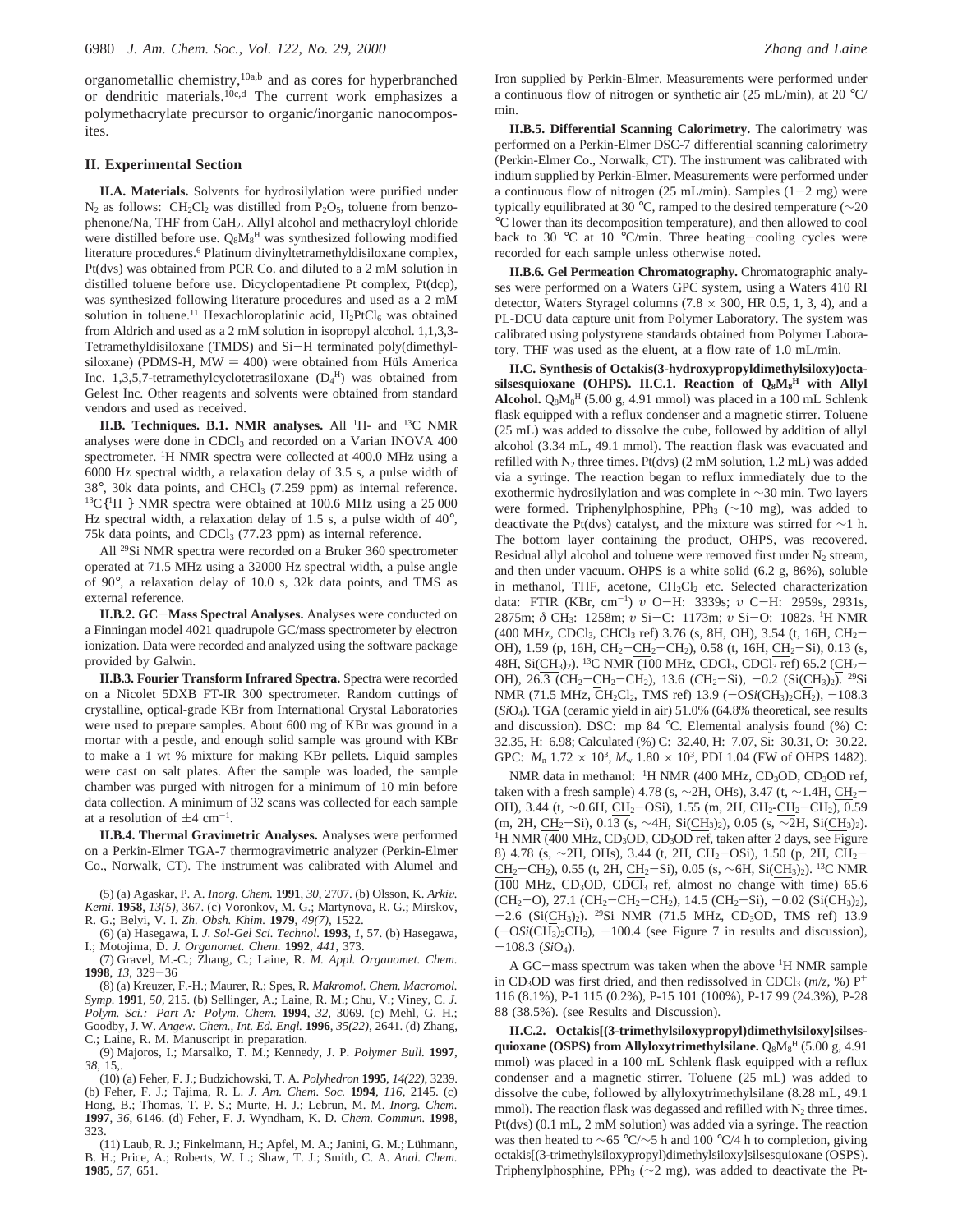(dvs) catalyst. Excess allyloxytrimethylsilane and toluene were evaporated using  $N_2$  stream and then vacuum, to give analytically pure OSPS as a white solid (8.30 g, 82%). Selected characterization data: IR (KBr, cm-1) *<sup>υ</sup>* <sup>C</sup>-H 2960s, 2936, 2876m; *<sup>δ</sup>* CH3: 1252s; *<sup>υ</sup>* Si-C: 1186m; *υ* Si-O: 1096s. <sup>1</sup>H NMR (400 MHz, CDCl<sub>3</sub>, CHCl<sub>3</sub> ref) 3.51 (t, 16H,  $CH_2$ -O), 1.54 (p, 16H, CH<sub>2</sub>-CH<sub>2</sub>-CH<sub>2</sub>), 0.55 (t, 16H, CH<sub>2</sub>-Si), 0.12 (s, 48H, Si(*CH*3)2), 0.08 (s, 72H, Si(*CH*3)3). 13C NMR (100 MHz, CDCl3, CDCl3 ref) 65.5 (*C*H2-O), 26.4 (CH2-*C*H2-CH2), 13.6 (*C*H2- Si), -0.17 (Si(*C*H3)2), -0.22 (Si(*C*H3)3). 29Si NMR (71.5 MHz, CH3- OH, TMS ref) 13.3 (O*Si*(CH3)2CH2), 16.5 (O*Si*(CH3)3), -108.9 (*Si*O4). TGA (ceramic yield in air) 46.2% (69.9% theoretical, see results and discussion). DSC: mp 35 °C. Elemental analysis found (%) C: 37.42, H: 8.06; Calculated (%) C: 37.31, H: 8.22, Si: 32.72, O: 21.75. GPC:  $M_n$  1.99  $\times$  10<sup>3</sup>,  $M_w$  2.03  $\times$  10<sup>3</sup>, PDI 1.02 (FW of OSPS 2060).

**II.C.3. OHPS from OSPS.** The OSPS (2 g) obtained above was combined with 10 mL of anhydrous methanol, and stirred at room temperature for 4 h. All of the trimethylsilyl groups were removed as determined by NMR analysis. OHPS was isolated by removing the entire methanol and the methoxytrimethylsilane under vacuum. The resultant white powder is identical to the OHPS obtained via the direct hydrosilylation route based on NMR, GPC, and EA.

**II.D. Kinetic Studies on Direct Hydrosilylation of Allyl Alcohol with Q8M8 H. II.D.1. Catalyst Selectivity Studies.** Three common catalysts for hydrosilylation,  $Pt(dvs)$ ,  $Pt(dcp)$ , and  $H_2PtCl_6$  were tested. In all reactions, concentrations of reactants and catalyst were kept constant, that is,  $[Si-H] = 1.6$  M,  $[allyl alcohol] = 2.0$  M,  $[Pt] = 100$ mM. Toluene was used as solvent.

Q8M8 <sup>H</sup> (0.500 g, 0.491 mmol) was placed in a 25 mL Schlenk flask equipped with a reflux condenser and a magnetic stirrer. Toluene (2.5 mL) was added to dissolve the cube, followed by allyl alcohol (0.334 mL, 4.91 mmol). The reaction flask was carefully degassed and refilled with  $N_2$  three times. Pt catalyst solution (2 mM, 0.15 mL) was added. When Pt(dvs) was used, the reaction was so exothermic that it began to reflux, and NMR analysis showed that all the Si-H disappeared in  $\sim$ 30 min. Toluene and the excess allyl alcohol were evaporated using an  $N_2$  stream and then vacuum. The product was a white solid (0.580) g, 77% of theoretical). NMR analysis indicates that the majority of the product results from C-silylation. GPC analysis showed a sharp peak:  $M_n$  1.67  $\times$  10<sup>3</sup>,  $M_w$  1.71  $\times$  10<sup>3</sup>, PDI 1.02 (calculated FW 1482). When Pt(dcp) and  $H_2PtCl_6$  were used, the reactions had to be heated at 85 °C for 3 h before all the Si-H reacted, as determined by <sup>1</sup>H NMR analysis.<br>The resultant products were both viscous liquids. With Pt(dcp)  $\sim$ 86% The resultant products were both viscous liquids. With Pt(dcp), ∼86% C-silylation and ∼14% O-silylation occurred based on NMR analysis, and the resultant product had a broad weight distribution:  $M_n$  3.25  $\times$ 10<sup>3</sup>, *M*<sub>w</sub> 8.49 × 10<sup>3</sup>, PDI 2.61. With H<sub>2</sub>PtCl<sub>6</sub>, ~14% C-silylation and ∼86% O-silylation occurred based on NMR analysis. GPC analysis:  $M_n$  3.04  $\times$  10<sup>3</sup>,  $M_w$  2.59  $\times$  10<sup>4</sup>, PDI 8.53.

**II.D.2. Solvent Effects**. Three additional solvents-heptane, dichloromethane, and THF were also tested. Pt(dvs) was used as the catalyst. Concentrations of  $Q_8M_8^H$ , allyl alcohol, and Pt(dvs) were the same as above, and the same procedure was followed. When heptane was used, the reaction proceeded in the same way as in toluene. When  $CH_2Cl_2$ was used, the reaction had to be refluxed for 2 h to force completion. NMR analysis indicated ∼81% C-silylation and ∼19% O-silylation. GPC analysis gave:  $M_n$  2.37  $\times$  10<sup>3</sup>,  $M_w$  4.01  $\times$  10<sup>4</sup>, PDI 1.69. When THF was used, the reaction required 8 h of reflux to force completion. NMR analysis showed ∼87% C-silylation and ∼13% O-silylation. GPC analysis gave:  $M_n$  2.10  $\times$  10<sup>3</sup>,  $M_w$  2.57  $\times$  10<sup>4</sup>, PDI 1.22.

**II.D.3. Pt(dvs) Concentration Studies**. On the basis of the above results, Pt(dvs) was chosen as the catalyst, and toluene the solvent. Different catalyst concentrations ranging from 10 to 100 mM were tested. A typical procedure was as follows:  $Q_8M_8^H$  (0.500 g, 0.491 mmol) was placed in a 25 mL Schlenk flask equipped with a reflux condenser and a magnetic stirrer. Toluene (2.5 mL) was added via a syringe to dissolve the cube, followed by allyl alcohol (0.334 mL, 4.91 mmol). The reaction flask was carefully degassed and refilled with  $N_2$ three times. Pt(dvs) was added via a syringe {2 mM solution, amount varied from 0.15, 0.12, 0.10, 0.075, 0.030, to 0.015 mL for different reactions, corresponding to  $[Pt(dvs)] = 100, 80, 67, 50, 20,$  and 10 mM}. Reaction was followed by <sup>1</sup>H NMR until complete. When Pt- $(dvs)$ ]  $\geq$  50 mM, the reaction was extremely exothermic and Si-H

groups disappeared within 30 min. The products were obtained as white solids in ∼80% yield, after excess allyl alcohol and toluene were removed. GPC analyses consist of a sharp peak at ∼1600 Da, and a small peak at ∼3000 Da corresponding to dimers. The polydispersity indices (PDI) of these products ranged from 1.02 to 1.04. No O-silylation was detected by <sup>1</sup>H NMR analysis. When Pt (dvs) $] = 20$ mM, the reaction required heating to 65 °C for  $\geq$ 12 h to go to completion. The product was a waxy solid after solvent removal. About 3% O-silylation was observed by 1H NMR analysis. Approximately two-thirds of the product was monomer at ∼1600, and one-third highermolecular weight species based on the GPC trace:  $M_n$  2.11  $\times$  10<sup>3</sup>,  $M_w$  $2.78 \times 10^3$ , PDI 1.32. When [Pt] = 10 mM, the reaction had to be refluxed for  $\geq$ 12 h to force completion. The product is a viscous liquid. About 7% O-silylation was observed. Approximately one-third of the product was monomer at ∼1600, and two-third higher-molecular weight species:  $M_n$  1.40  $\times$  10<sup>4</sup>,  $M_w$  6.84  $\times$  10<sup>4</sup>, PDI 17.2.

**II.D.4. Direct Hydrosilylation of Other Unsaturated Alcohols.** Two additional alcohols, propargyl alcohol and 2-allyloxyethanol were reacted with  $Q_8M_8^H$  to explore the applicability of the direct hydrosilylation method. Concentrations of  $Q_8M_8^H$  and alcohols were kept the same as above, and  $[Pt] = 100$  mM. Toluene was used as the solvent.

**II.D.5. Reaction of Propargyl Alcohol**. Q<sub>8</sub>M<sub>8</sub><sup>H</sup> (0.500 g, 0.491) mmol), propargyl alcohol (0.29 mL, 4.9 mmol), Pt(dvs) (0.015 mL, 2 mM), toluene (2.5 mL). The reaction required heating at 60 °C for 5 h to complete. On cooling, two layers formed. The top layer was mainly toluene, and the product recovered from the bottom layer (0.610 g, 85%) was analyzed as follows. <sup>1</sup>H NMR (400 MHz, CDCl<sub>3</sub>, CHCl<sub>3</sub> ref) 6.31 (dt, 3.6H, CH=CHSi, *β*-*cis*), 5.95 (dt, 3.6H, CH=CHSi, *β*-*cis*), 5.84 (m, 4.4H,  $\overline{\text{CH}}$ =CHSi,  $\beta$ -*trans*), 5.50 (m, 4.4H,  $\overline{\text{CH}}$ =CHSi,  $β$ -*trans*), 4.29 (m, 8.8H, *trans*-CH=CHCH<sub>2</sub>O), 4.17 (dd, 7.2H, *cis*-CH=CHCH<sub>2</sub>O), 2.71 (s, 8H, OH), 0.28 <sup>[s, 26H, trans-CH=CH-Si-</sup>  $(CH_3)_2$ ], 0.23 [s, 22H, *cis*-CH=CH-Si $(CH_3)_2$ ]. As shown above,  $-OSi(CH_3)_2$ -CH=CHCH<sub>2</sub>OH and  $-OSi(CH_3)_2$ -CH=CHCH<sub>2</sub>OSi- $(CH<sub>3</sub>)<sub>2</sub>$  structures are not differentiable from NMR analysis. However, GPC analysis gave a relatively broad distribution with higher molecular species ( $M_n$  2.61  $\times$  10<sup>3</sup>,  $M_w$  3.96  $\times$  10<sup>3</sup>, PDI 1.52), which suggests simultaneous C- and O-silylation. Thus no further characterization was pursued.

**II.D.6. Reaction of 2-Allyloxyethanol**.  $Q_8M_8^H$  (0.500 g, 0.491) mmol), 2-allyloxyethanol (0.52 mL, 4.9 mmol), Pt(dvs) (0.015 mL, 2 mM), toluene (2.5 mL). The reaction was completed ∼30 min after Pt(dvs) was added per NMR analysis. Two layers formed on cooling, the top layer was mainly toluene, and bottom layer contained the reaction product. The bottom layer was collected, and the residual 2-allyloxyethanol and toluene were removed first under  $N_2$  stream, and then under vacuum to provide a white solid (0.790, 87%). On the basis of the characterization data, the product was found to be octakis[2-(2 hydroxylethoxy)ethyldimethylsiloxy]octasilsesquioxane. <sup>1</sup>H NMR (400 MHz, CDCl<sub>3</sub>, CHCl<sub>3</sub> ref) 3.71 (t, 16H, HO-CH<sub>2</sub>-CH<sub>2</sub>-O), 3.53 (t, 16H,  $HO - CH_2 - CH_2 - O$ ), 3.45 (t, 16H,  $OCH_2CH_2CH_2Si$ ), 2.70 (s, 8H, OH), 1.66 (m, 16H, OCH<sub>2</sub>CH<sub>2</sub>CH<sub>2</sub>Si), 0.61 (t, 16H, OCH<sub>2</sub>CH<sub>2</sub>CH<sub>2</sub>-Si), 0.15 [s, 48H, Si(CH<sub>3</sub>)<sub>2</sub>]. <sup>13</sup>C NMR (100 MHz, CDCl<sub>3</sub>, CDCl<sub>3</sub> ref) 73.9 (OCH<sub>2</sub>CH<sub>2</sub>OH), 72.1 (CH<sub>2</sub>OCH<sub>2</sub>CH<sub>2</sub>OH), 65.2 (CH<sub>2</sub>-OH), 23.2  $(CH_2-CH_2-CH_2)$ , 13.7 ( $CH_2-Si$ ),  $-0.3$  (Si( $CH_3$ )<sub>2</sub>). <sup>29</sup>Si NMR (71.5 MHz, CH2Cl2, TMS ref) 13.6 [O*Si*(CH3)2CH2], -108.5 (*Si*O4). GPC analysis:  $M_n$  1.91  $\times$  10<sup>3</sup>,  $M_w$  2.01  $\times$  10<sup>3</sup>, PDI 1.05.

**II.E. Direct Hydrosilylation of Allyl Alcohol with Other Si**-**<sup>H</sup> Compounds.** Three additional Si-H compounds, tetramethylcycloxtetrasiloxane  $(D_4^H)$ , tetramethyldisiloxane (TMDS) and Si-H capped<br>poly(dimethylsiloxane) (PDMS-H MW 400) were reacted with allyl poly(dimethylsiloxane) (PDMS-H, MW 400) were reacted with allyl alcohol. The concentration of Si-H and the allyl alcohol were kept the same as above, with  $[Pt] = 100$  mM. Toluene was used as the solvent.

**II.E.1. Reaction of**  $D_4^H$ .  $D_4^H$  (1 mL, 4.12 mmol), allyl alcohol (1.40) mL, 20.6 mmol), toluene (10 mL), Pt(dvs) (0.50 mL, 2 mM). Violent bubbling was observed when Pt(dvs) was added. The reaction product was a cross-linked gel after stirring at room-temperature overnight, and was not further characterized.

**II.E.2. Reaction of TMDS**. TMDS (1 mL, 5.65 mmol), allyl alcohol (0.96 mL, 14.1 mmol), toluene (6 mL), Pt(dvs) (0.35 mL, 2 mM).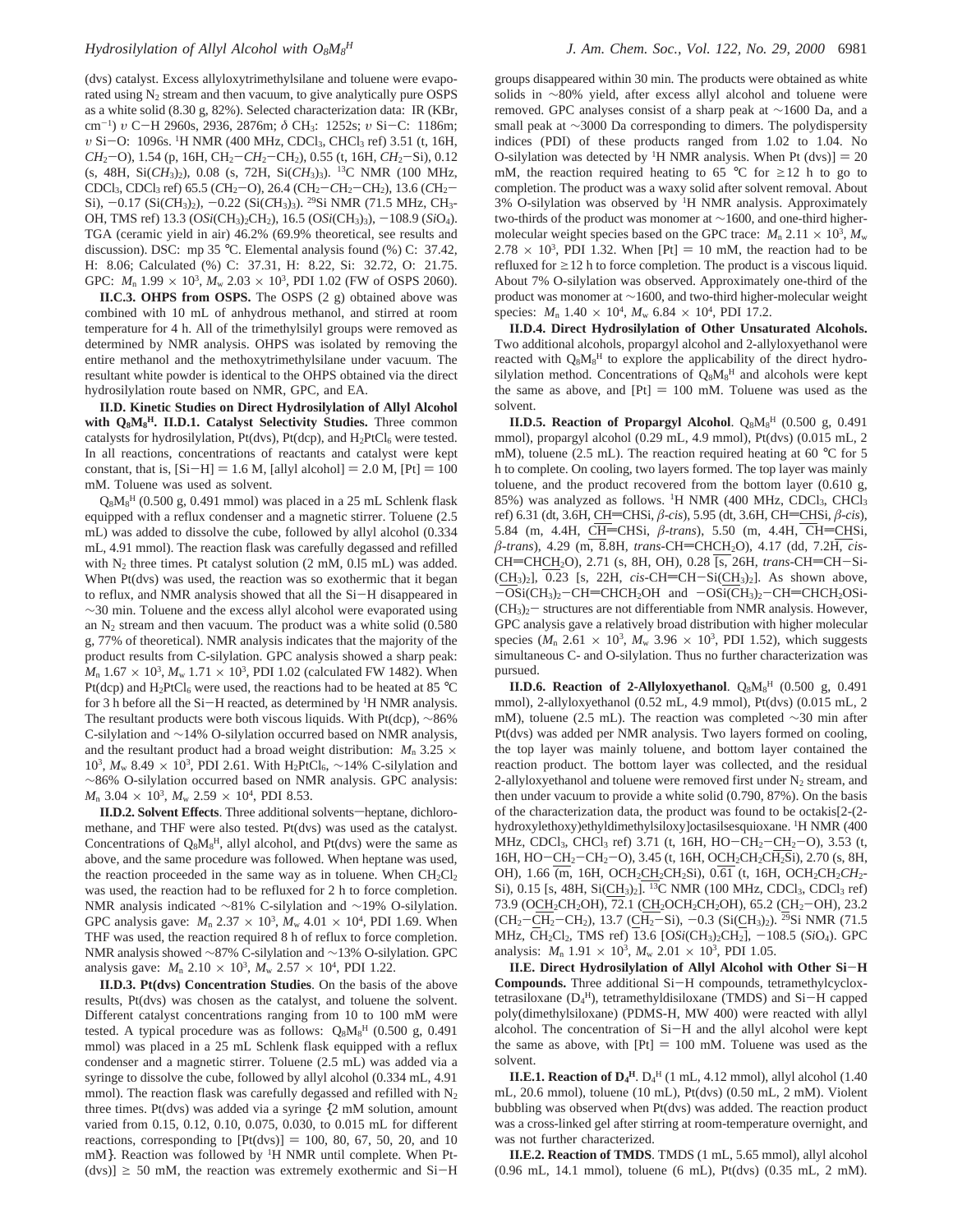Violent bubbling was also observed after Pt(dvs) was added. The Si-<sup>H</sup> peak disappeared after ∼1 h. The product was a clear, viscous liquid. NMR analysis indicated approximately ∼75% C-silylation and ∼25% O-silylation. GPC analysis:  $M_n$  7.08  $\times$  10<sup>2</sup>,  $M_w$  7.84  $\times$  10<sup>2</sup>, PDI 1.11.

**II.E.3. Reaction of PDMS-H**. PDMS-H (2 g, 5.00 mmol), allyl alcohol (0.85 mL, 12.5 mmol), toluene (6 mL), Pt(dvs) (0.35 mL, 2 mM). The reaction was exothermic, with no significant bubbling. All of the Si-H disappeared in <sup>∼</sup>30 min. NMR analysis indicated <sup>∼</sup>16% O-silylation, ~84% C-silylation. GPC analysis: *M*<sub>n</sub> 1.02 × 10<sup>3</sup>, *M*<sub>w</sub>  $1.09 \times 10^3$ , PDI 1.07.

**II.F. Synthesis of Octakis(methacryloxypropyldimethylsiloxy)octasilsesquioxane (OMPS).** OHPS cube (2.57 g, 1.73 mmol) was weighed into a 50 mL Schlenk flask equipped with an addition funnel, a reflux condenser, and a magnetic stir bar.  $CH_2Cl_2$  (20 mL) was added to dissolve the OHPS. Triethylamine (1.98 mL, 14.2 mmol) was added. The mixture was cooled in an ice bath and stirred for 15 min, then methacryloyl chloride (1.50 mL, 15.2 mmol) was added dropwise through the addition funnel. A light pink precipitate of triethylammonium chloride formed on adding the methacryloyl chloride. After all of the methacryloyl chloride was added, the reaction was further stirred at room temperature for 2 h. To isolate the methacrylate product, the reaction mixture was first filtered, and then the filtrate was transferred to a 100 mL separatory funnel and washed with DI water three times, 5% NaHCO<sub>3</sub> solution twice, 0.5 N NaOH twice, and last brine once. The solution was dried over Na<sub>2</sub>SO<sub>4</sub>. Solvent was removed, to give OMPS as clear, yellowish, slightly viscous oil (7.2 g, 75%). Selected characterization data: IR (cm-1) *<sup>υ</sup>* <sup>C</sup>-H: 2959s, 2930s, 2896m; *<sup>υ</sup>* C=O: 1719s; *υ* C=C: 1638w; δ CH<sub>3</sub>: 1254m; *υ* Si-C: 1164s; *υ* Si-O: 1088s. <sup>1</sup>H NMR (400 MHz, CDCl<sub>3</sub>, CHCl<sub>3</sub> ref) 6.08 [s, 8H,  $CH_2=CC(H_3)(C=O)$ ], 5.54 [s, 8H,  $CH_2=CC(H_3)(C=O)$ ], 4.08 (t, 16H,  $\overline{CH}_2$ -O), 1.93 (s, 24H, CH<sub>2</sub>=C( $\overline{CH}_3$ )(C=O)), 1.69 (p, 16H, CH<sub>2</sub>- $\overline{CH_2-CH_2}$ ), 0.62 (t, 16H, CH<sub>2</sub>-Si), 0.15 (s, 48H, Si(CH<sub>3</sub>)<sub>2</sub>). <sup>13</sup>C NMR (100 MHz, CDCl<sub>3</sub>, CDCl<sub>3</sub> ref) 167.4 (C=O), 136.6 (CH<sub>2</sub>=CH-), 125.3<br>(CH<sub>2</sub>=CH-), 67.0 (CH<sub>2</sub>-O), 26.4 (CH<sub>2</sub>-CH<sub>2</sub>-CH<sub>2</sub>), 18.4 (CH<sub>2</sub>=CH- $\frac{C}{C}$ H<sub>2</sub>=CH-), 67.0 (CH<sub>2</sub>-O), 26.4 (CH<sub>2</sub>-CH<sub>2</sub>-CH<sub>2</sub>), 18.4 (CH<sub>2</sub>=CH-<br>  $\frac{C}{C}$ H<sub>2</sub>) – 13.7 (CH<sub>2</sub>-Si) – 0.33 (Si(CH<sub>2</sub>)  $\frac{29}{5}$ Si NMR (71.5 MHz CH<sub>2</sub>  $(CH_3)$ -), 13.7 ( $CH_2$ -Si), -0.33 (Si( $CH_3$ )). <sup>29</sup>Si NMR (71.5 MHz, CH<sub>3</sub>-<br>OH TMS ref) 14.4 (OSi(CH<sub>2</sub>) CH<sub>2</sub>) -107.8 (SiO). TGA (ceramic OH, TMS ref) 14.4 (OSi(CH<sub>3</sub>)<sub>2</sub>CH<sub>2</sub>), -107.8 (SiO<sub>4</sub>). TGA (ceramic yield in air) 45.8% (47.4% theoretical). DSC: (broad exothermal onset at 176 °C in first heating cycle, which was absent from subsequent heating cycles). Elemental analysis found (%) C: 42.29, H: 6.65; Calculated (%) C: 42.66, H: 6.76, Si: 28.41, O: 22.17. GPC analysis:  $M_n$  2.00  $\times$  10<sup>3</sup>,  $M_w$  2.08  $\times$  10<sup>3</sup>, PDI 1.06 (FW of OMPS 2027).

### **III. Results and Discussion**

Our initial work on polymerizable  $R_8S_8O_{12}$  cubes targeted low viscosity, light curable, single-phase nanocomposite precursors as novel dental restoratives.<sup>3</sup> To be compatible with current restoratives, initial efforts were made to synthesize methacrylate cubes by reacting  $H_8Si_8O_{12}$  (T<sub>8</sub><sup>H</sup>) or  $Q_8M_8$ <sup>H</sup> with propargyl methacrylate and 2-allyloxyethyl methacrylate, reactions 1 and 2.3a,c Unfortunately, propargyl methacrylate derived macromonomers contain internal double bonds that react further with unreacted Si-H groups leading to untimely polymerization. The



2-allyloxyethyl-methacrylate cube requires hydrosilylation temperatures of 80-90  $^{\circ}$ C, leading to premature polymerization.<sup>12</sup>

To avoid the problems associated with the above syntheses, we sought a simple method of introducing OH functionality via hydrosilylation. Such a route, if identified, would provide a general approach to polyester nanocomposites including the desired methacrylates. Much to our surprise, we discovered that direct hydrosilylation of allyl alcohol with Q<sub>8</sub>M<sub>8</sub><sup>H</sup> can lead to exclusive C-silylation to give octakis(3-hydroxypropyl-dimethylsiloxy)octasilsesquioxane (OHPS). This contrasts with many literature reports wherein O-silylation competes so successfully with C-silylation that protective groups must be used to avoid O-silylation:13,14

$$
\swarrow \qquad \qquad \overbrace{\qquad \qquad }^{OH} \qquad + \qquad \overbrace{\qquad \qquad }^{PH'} \qquad \overbrace{\qquad \qquad }^{PH'} \qquad \overbrace{\qquad \qquad }^{PH'} \qquad \qquad }^{OH} \qquad \qquad \overbrace{\qquad \qquad }^{OH} \qquad \qquad (3)
$$

Thus, if  $Q_8M_8^H$  is reacted with neat allyl alcohol, using conditions discussed below, then the product recovered is the octahydroxypropyl product of reaction 4. However, if low concentrations of catalyst or allyl alcohol are used then considerable O-silylation results.

To further understand the reaction process and briefly probe the catalytic cycle, simple kinetic studies were conducted. The effects of changes in reaction conditions, including types of solvents, catalyst precursors, and precursor concentrations on C- vs O-silylation were identified. The goal was first to optimize the process and then explore the scope of the reaction using different Si-H compounds and unsaturated alcohols.



**III.A. Kinetic Studies of Direct Hydrosilylation of Allyl** Alcohol. The reaction kinetics were followed using <sup>1</sup>H NMR and GPC, to determine the percent C- vs O-silylation, and the molecular weight distributions of the products, respectively. If the reaction gives selective C- or O-silylation, the respective OHPS or octakis(allyloxy-dimethylsiloxy)octasilsesquioxane formed would be monodisperse with MW  $\approx$  1500. However, if both C- and O-silylation occur with similar reaction rates, polymeric species should form as demonstrated when 4 equivalents of allyl alcohol are used, resulting in a cross-linked, transparent gel. In this case, both C- and O-silylation occur as allyl alcohol serves as a bifunctional cross-linker (Figure 1).

$$
\overset{a}{\underset{c}{\beta}}\Big(\underset{O}{\overset{O}{\underset{C}{\bigcirc}}}Si-O-Si(CH_3)_2-CH_2-CH_2-CH_2-O-Si(CH_3)_2-O-Si\overset{O}{\underset{C}{\bigcirc}}0\Big) \overset{a}{\underset{C}{\beta}}
$$

**Figure 1.** Cross-link produced by simultaneous C- and O-silylation of allyl alcohol.

Note that GPC can only be used to estimate the molecular weights and distributions of cubes, or their polymers, because the linear polystyrene standards have limited relevance to cubes

<sup>(12)</sup> Sellinger, A. Ph.D. Dissertation, University of Michigan, 1997.

<sup>(13) (</sup>a) Greber, V. G.; Jager, S. *Makromol. Chem.* **1962**, *55*, 96. (b) Ghose, B. N. *J. Organomet. Chem.* **1979**, *164*, 11. (c) Braun, F.; Willner, L.; Hess, M.; Kosfeld, R. *J. Organomet. Chem.* **1987**, *332*, 63. (d) Braun, F.; Willner, L.; Hess, M.; Kosfeld, R. *J. Organomet. Chem.* **1989**, *366*, 53. (14) *Comprehensive Handbook on Hydrosilylation*; Marciniec, B., Ed.; Pergamon Press: Elmsford, NY, 1992; Chapter 3.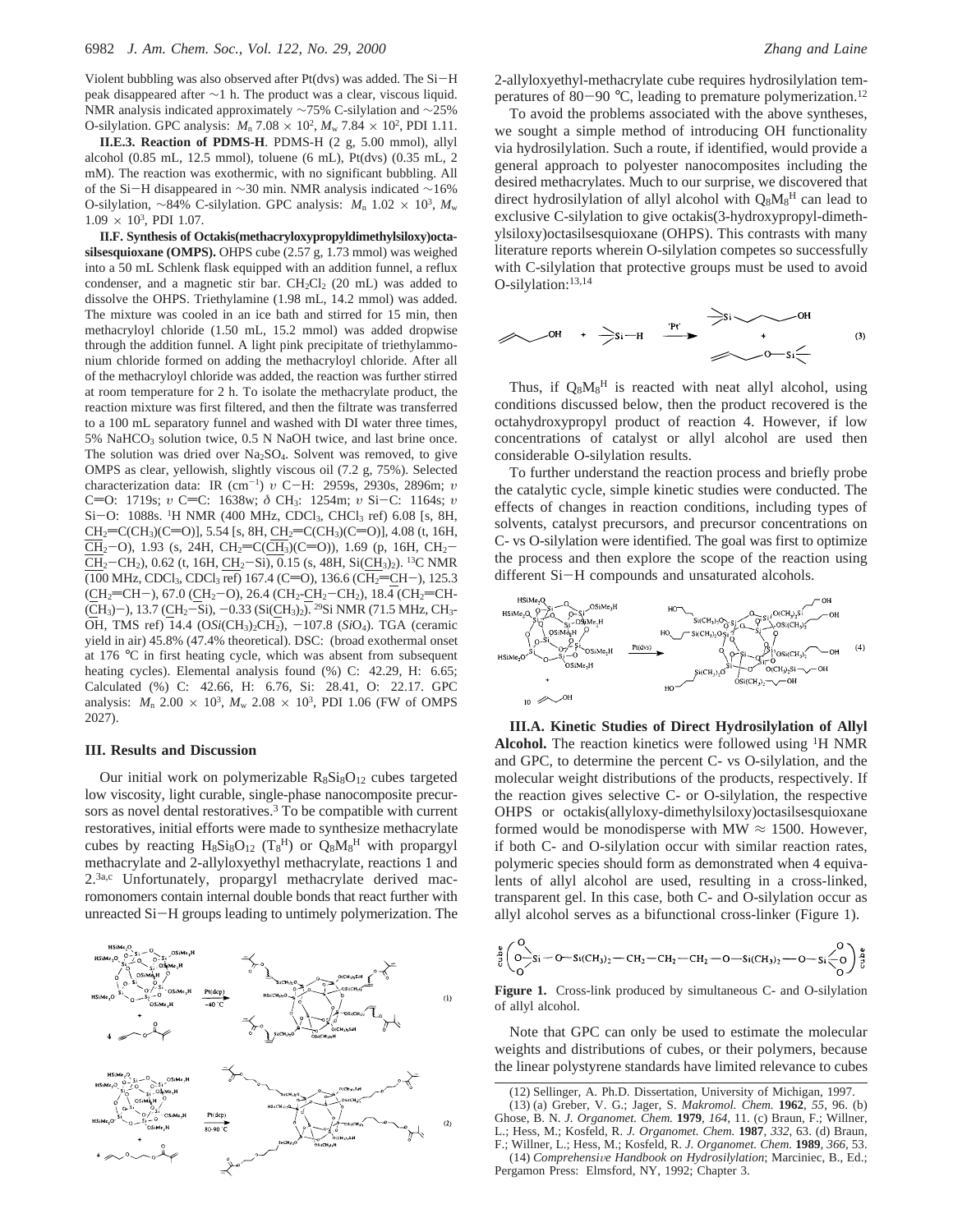

**Figure 2.** <sup>1</sup>H NMR spectra of products obtained from hydrosilylation of allyl alcohol with Q<sub>8</sub>M<sub>8</sub><sup>H</sup> using (a) H<sub>2</sub>PtCl<sub>6</sub>, (b) Pt(dcp) (a broad hump for OH at ∼3.2 ppm does not show up in this reduced spectrum), and (c) Pt(dvs) as catalyst at 100 mM.

or 3-D structures.15 However, these standards provide a convenient way to estimate molecular weight, especially when comparing two similar systems.

The detailed results obtained with different catalyst precursors, solvents, Pt concentrations, and different Si-H compounds and unsaturated alcohols are presented below.

**Catalyst Selectivity.** The utility of three types of Pt catalyst precursors, hexachloroplatinic acid (H<sub>2</sub>PtCl<sub>6</sub>), platinum dicyclopentadienyl dichloride [Pt(dcp)], and platinum divinyltetramethyldisiloxane [Pt(dvs)] were assessed for reaction 4. The amount of added catalyst was kept at  $[Pt] = 100$  mM to be consistent with studies described below. Note that for simplicity, the catalyst concentration is treated as the amount of catalyst precursor added (see experimental).

Under a set of standard reaction conditions, for reaction 4, <sup>1</sup>H NMR analysis indicates that Pt(dvs) provides the cleanest C-silylation, while Pt(dcp) gave ∼14% O-silylation in addition to ∼86% C-silylation. In contrast, H<sub>2</sub>PtCl<sub>6</sub> gave ~14% Csilylation and ∼86% O-silylation, with both allyl alcohol and the 2-propanol used as the catalyst solvent. Figures 2 and 3 show 1H NMR spectra and GPC traces of the products obtained using different catalyst precursors. Pt(dvs) appears to be the most effective C-silylation catalyst precursor for this reaction, and was used for the remaining studies. We have not exhaustively assessed all possible catalyst precursors.

**III.A.1. Solvent Effects***.* The influence of solvent on regioselectivity was tested, under standard conditions, using Pt(dvs),  $[Pt] = 100$  mM. Heptane,  $CH_2Cl_2$ , and THF were compared with toluene. Reaction 4 proceeds much the same in both heptane and toluene providing selective C-silylation. In CH<sub>2</sub>- $Cl<sub>2</sub>$  and THF, 19% and 13% O-silylation were observed, respectively. Toluene was chosen for the remaining studies because it provides the cleanest C-silylation.

**III.A.2. Catalyst Concentration Studies***.* The effects of [Pt- (dvs)] on regioselectivity in reaction 4 were probed. Reactions



**Figure 3.** GPC of products obtained from hydrosilylation of allyl alcohol with  $Q_8M_8$ <sup>H</sup> using different Pt catalyst precursors at 100 mM.

were followed by NMR and GPC, as above. When  $[Pt(dvs)] =$ 10 mM and 20 mM, the reaction required heating at reflux (110  $^{\circ}$ C) for  $\geq$  12 h to go to completion giving either a viscous liquid or a waxy solid product. Both GPC traces show two major components, a sharp peak at ∼1600, and a higher-molecular weight peak with a broad distribution, indicating a mixture of different molecular weight species. For  $[Pt(dvs)] = 100$  mM, the reaction goes to completion in  $\leq$ 30 min at room temperature to give a white, solid product. The GPC trace shows only a minor high molecular weight component, in addition to the sharp peak at ∼1600 (Figure 4).

Products from the above reactions were also analyzed using NMR. At lower [Pt(dvs)], for example, 10 and 20 mM, about 7 and 3% O-silylation were observed, respectively. However, no  $CH_2=CH-CH_2-O-Si-$  species were detectable, only  $-Si-CH_2-CH_2-CH_2-O-Si-$  linkages as shown in Figure 1. This suggests that  $CH_2=CH-CH_2-O-Si-$  is more susceptible to C-silylation than free allyl alcohol. At higher Pt(dvs)

<sup>(15)</sup> Sperling, L. H. In *Introduction to Physical Polymer Science*; John Wiley & Sons: 1986; Chapter 3.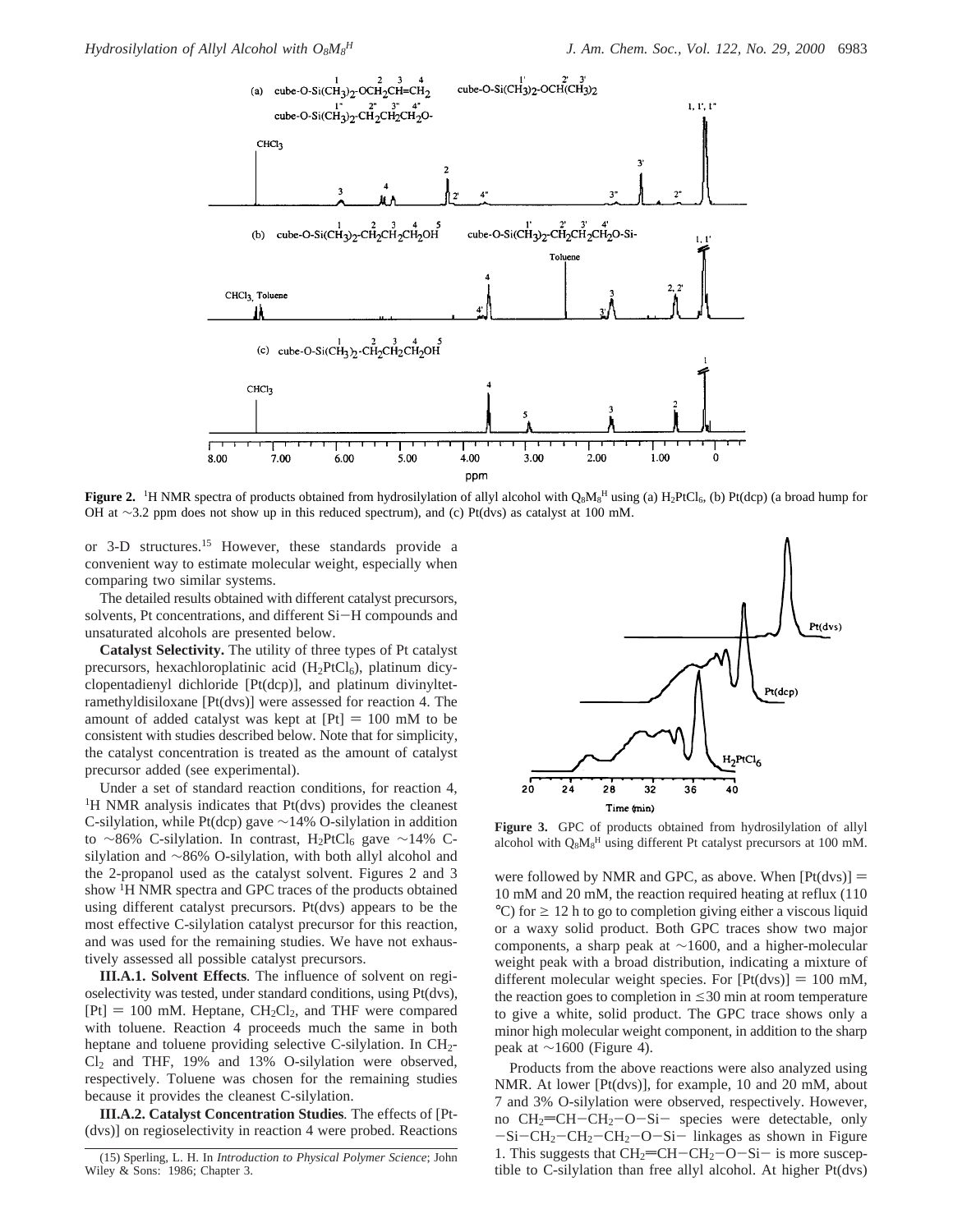

**Figure 4.** GPC traces of OHPS obtained from OSPS and products obtained from direct hydrosilylation of allyl alcohol using different concentrations of Pt(dvs).



concentrations, for example,  $[Pt(dvs)] \ge 50$  mM, no O-silylation is detected by NMR and the product is essentially identical to the OHPS obtained via protection-deprotection (reactions 8 and 9).

**III.A.3. Comments on the Catalysis Mechanism.** The above results allow us to make several observations concerning the type of catalysis mechanism that is operative for both Csilylation and O-silylation.

C-silylation has been studied extensively since the 1950s.14 The widely accepted Chalk-Harrod mechanism for alkene hydrosilylation is illustrated in Scheme 1.16 Kinetic studies on homogeneous  $H_2PtCl_6$  catalyzed C-silylation indicate that the process is first order in [molecular Pt catalyst], and zero order in both [silane] and [alkene].<sup>17</sup>

Si-H alcoholysis resulting in O-silylation has also been studied.<sup>18</sup> Most of the mechanistic studies suggest transition metal activation of Si-H bonds, either through oxidative addition or formation of a  $\sigma$  complex, which favors attack of the alcohol on Si (Scheme 2).<sup>19</sup> Kinetic studies on  $[IrH_2S_2-$ 



 $(PPh<sub>3</sub>)<sub>2</sub>]$ SbF<sub>6</sub> (S=solvent) catalyzed O-silylation also indicate that the reaction is first order in catalyst concentration, and zero order in silane and alkene.20

On the basis of these observations, when the concentrations of the allyl alcohol and the cube {i.e., [Si-H]} are kept constant, as above, the ratio of C- to O-silylated product should be a constant, independent of changes in [catalyst]. This contradicts the above observations, where almost no O-silylation was obtained at [Pt(dvs)] ≥ 50 mM, and ∼3 and 7% O-silylation occurred when  $[Pt] = 20$  mM and 10 mM, respectively. Furthermore, much more forcing conditions were required at the lower catalyst concentrations. These results suggest a change in the nature of the active catalyst species.

Pt(dvs), or Karstedt's catalyst, is obtained by treating  $H_2$ - $PtCl<sub>6</sub>$  with divinyltetramethyldisiloxane to form a  $Pt(0)$  species as suggested by the X-ray structure of  $[Pt{(I-CH_2=CHMe_2-HMe_2}$ Si)2O}(P-*t*-Bu3)], obtained by adding P-*t*-Bu3 to a Pt(dvs) solution.21,22 The principle component of Karstedt's catalyst is suggested to be  $Pt(dvs)_2$  in the same report.<sup>22</sup> However, dinuclear  $Pt_2(H_2C=CHSiMe_2OSiMe_2CH=CH_2)_3$ , that is,  $Pt_2(dvs)_3$  was isolated by removing excess divinyltetramethyldisiloxane (dvs) from a Pt(dvs) solution and characterized by X-ray crystal studies.<sup>23</sup> In solution however,  $Pt_2(dvs)_3$  is in equilibrium with  $Pt(dvs)_2$  (Figure 5), and the concentration of  $Pt(dvs)_2$  increases with increasing concentrations of dvs.<sup>24</sup>

<sup>(16) (</sup>a) Harrod, J. F.; Chalk, A. J. *J. Am. Chem. Soc.* **1964**, *86*, 1776. (b) Harrod, J. F.; Chalk, A. J. *ibid* **1965**, *87*, 16. (c) Harrod, J. F.; Chalk, A. J. *ibid* **1966**, *88*, 3491.

<sup>(17) (</sup>a) Reikhsfel'd, V. O.; Astrakhanov, M. I. *Zh. Obshch. Khim.* **1970**, *40(3)*, 699. (b) Reikhsfel'd, V.; Koroleva, G. N. *ibid.* **1966**, *36(8),* 1474. (18) For a review see: Lukevics, E.; Dzintara, M. *J. Organomet. Chem.* **1985**, *295*, 265.

<sup>(19) (</sup>a) Sommer, L. H.; Lyons, J. E. *J. Am. Chem. Soc.* **1969**, *91(25)*, 7061. (b) Barber, D. E.; Lu, Z.; Richardson, T.; Crabtree, R. H. *Inorg. Chem.* **1992**, *31*, 4709.

<sup>(20)</sup> Luo, X.-L.; Crabtree, R. H. *J. Am. Chem. Soc.* **1989**, *111*, 2527.

<sup>(21) (</sup>a) Willing, D. N. U.S. Patent 3,419,593, 1968. (b) Karstedt, B. D. U.S. Patent 3775452, 1973.

<sup>(22)</sup> Chandra, G.; Lo, P. Y.; Hitchcock, P. B.; Lappert, M. F. *Organometallics* **1987**, *5*, 191.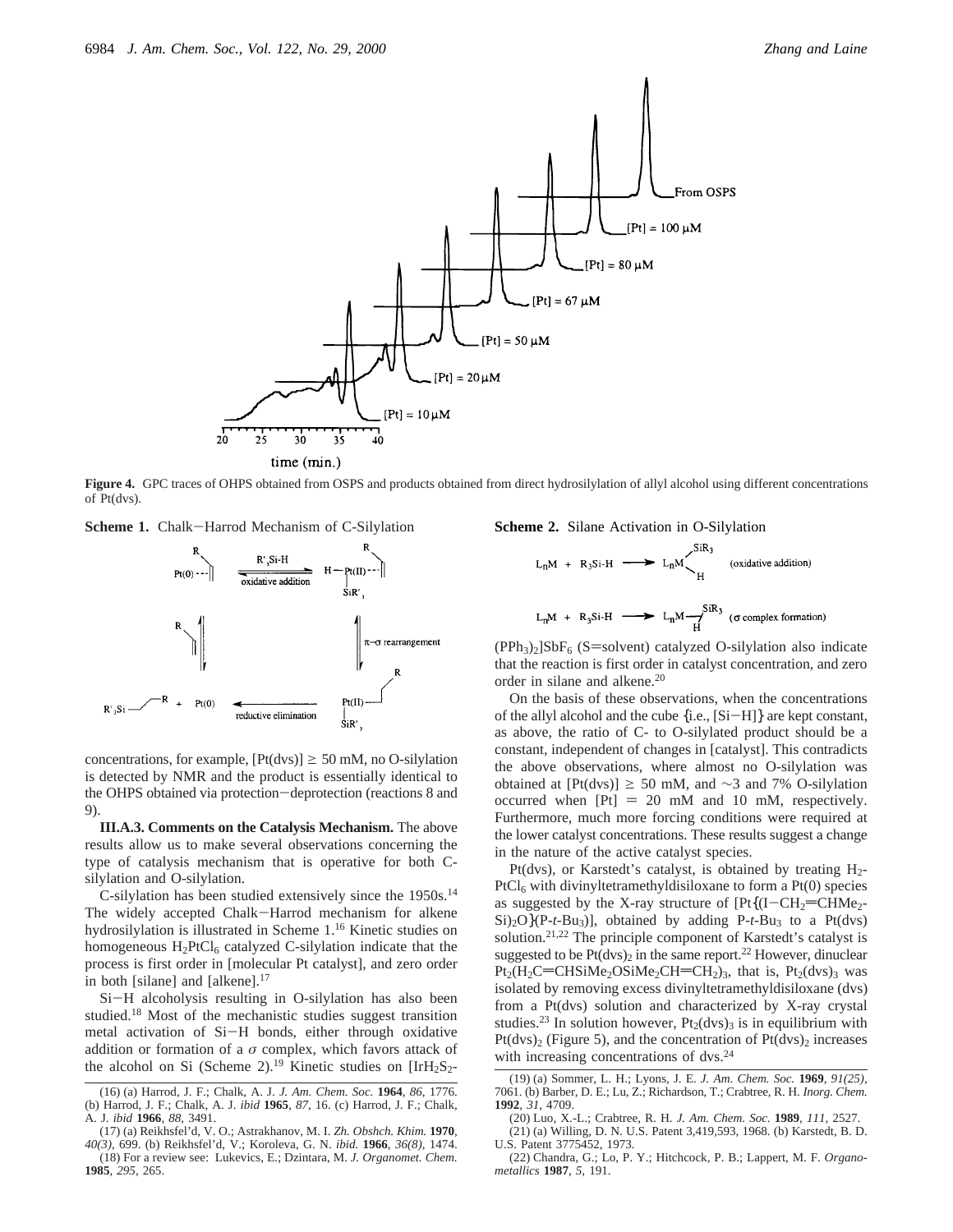

**Figure 5.** Equilibrium between  $Pt_2(dvs)_3$  and  $Pt(dvs)_2$ .

The above-described studies document equilibria between complexes of different nuclearity in the Pt(dvs) precursor solution. In an attempt to identify the nature of the active species in Pt(dvs) catalysis systems, Lewis et al. proposed the intermediacy of colloidal platinum.25 However, recent studies suggest that simple hydrosilylation involves a catalytic cycle wherein the active species is monometallic.26 Hence our results appear to be quite unusual.

Our brief examination of the effects of variations in reaction conditions on products and reaction rates reveal some unusual effects that deserve further discussion vis à vis the possibility of cluster catalysis. Rosenberg and Laine27 recently delineated five criteria for polynuclear metal complex catalysis including: (1) increase in turnover frequency (TF) with increases in catalyst concentration; (2) product selectivities that are different from known mononuclear catalyzed reactions; (3) enhanced catalyst reactivity with the addition of a second metal; (4) enhanced reactivity upon modification of conditions to favor metal-metal bond formation; and (5) catalytic asymmetric induction.

In the above concentration studies, when  $[Pt] = 100$  and 10 mM, the reaction times were 0.5 h (RT) and  $\geq$ 12 h (refluxing toluene), respectively. Based on these results, the turnover frequency  $\{TF, [product] \cdot [catalyst]^{-1} \cdot time^{-1} \}$  at [Pt] 100 mM is  $\geq$  2.4 times that of the TF at [Pt] 10 mM not counting the ∼90 °C difference in reaction temperatures. This increase in TF with increasing Pt concentration, along with the unusual regioselectivity (C- over O-silylation) which differs from known mononuclear Pt complex catalysis<sup>13,14</sup> (eq 3), implies that the direct hydrosilylation of allyl alcohol in this study involves dior polynuclear Pt complexes.

Given that higher Pt(dvs) concentrations favor C-silylation under conditions that favor formation of di- or polynuclear species, it appears that di- or polynuclear Pt complexes favor C-silylation, while a mononuclear Pt catalyst leads to Osilylation. The solvent effects, while preliminary, are also in accord with di- or polynuclear Pt complex catalyzed C-silylation of allyl alcohol.

As noted above, the Lewis et al. paper suggests that C-silylation using Karstedt's catalyst proceeds via mononuclear species.<sup>26</sup> While they do observe formation of polynuclear species, they suggest that these polynuclear species represent a "resting state," not involved in the catalytic cycle. However, the considerable structural differences between our reactants and those used by Lewis et al. perhaps give rise to a special case

(25) (a) Lewis, L. N.; Lewis, N. *J. Am. Chem. Soc.* **1986**, *108*, 7228. (b) Lewis, L. N.; Uriarte, R. J. *Organometallics* **1990**, *9*, 621. (c) Lewis, L. N. *J. Am. Chem. Soc.* **1990**, *112*, 5998.

(26) Stein, J.; Lewis, L. N.; Gao, Y.; Scott, R. A. *J. Am. Chem. Soc.* **1999**, *121*, 3693.

(27) Rosenberg, E.; Laine, R. M. In *Catalysis by Di- and Polynuclear Metal Cluster Complexes*; Adams, R. D., Cotton, F. A., Eds.; Wiley-VCH: New York, 1998; Chapter 1.

where cluster catalysis becomes dominant. Although on careful reading of the Lewis et al. paper, it appears that the presence of polynuclear species as intermediates and/or transition states in the catalytic cycle cannot be ruled out.

The solvent effect studies suggest that nonpolar solvents, that is, heptane or toluene, favor C-silylation, whereas polar solvents, that is, THF and  $CH_2Cl_2$ , gave  $10-20\%$  O-silylation. Electrondonating solvents,20,28 for example, THF, may displace the bridging olefins of di- or polynuclear Pt complexes to produce mononuclear complexes, thus promoting O-silylation, whereas nonpolar solvents would favor C-silylation by preserving the di- or polynuclear species. The influence of  $CH_2Cl_2$  may be understood similarly, considering the possibility that it acts as a ligand as found for MeI.29

Still another important aspect of this work is the fact that C-silylation can be effected almost exclusively. Although most O-silylation catalysts catalyze C-silylation, catalysts regiospecific selective for O-silylation in the presence of  $C=C$  and  $C=O$  moieties are known.<sup>20,30</sup> However, efforts to develop catalysts that exhibit selective C-silylation can be expected to be frustrated, because of the strong preference for Si-O bond (bond strength <sup>∼</sup>120 kcal/mol) over Si-C bond formation (bond strength  $\sim$ 90 kcal/mol).<sup>31</sup> For example, ion-exchange resin immobilized  $H_2PtCl_6$  catalyzed reaction of allyl alcohol with triorganosilanes, gave a 3:2 ratio of C-:O-silylated products, the highest ever reported.31b Another report describes selective C-silylation of propargyl alcohol using platinum catalysts with bulky norbornene and tri(*tert*-butyl)phosphine ligands.32 However, aside from the present study, there are no literature reports on selective C-silylation of carbon-carbon double bonds in the presence of OH groups. Note that hydrogermylation of propynol derivatives leads to a high degree of C-germylation via a *π*-complex transition state. This process may be selective C-germylation but insufficient details are available to verify this fact.<sup>33</sup>

The best explanation for the above behavior is that a cluster catalyst intermediate forms wherein OH groups are shielded from reaction with silyl groups at the metal center but alkenes are not. The exact form this intermediate takes is beyond reasonable speculation based on the evidence currently available. However, the reason for its formation might be because the silsesquioxane,  $Q_8M_8H$ , is polyfunctional and may induce formation of polynuclear catalytic intermediates at its "surface." A similar explanation might account for the very highly selective and extensive hydrosilylative cross-linking achieved when  $Q_8M_8$ <sup>H</sup> is reacted with  $Q_8M_8$ <sup>vinyl</sup>.<sup>3(d)</sup> If true, this change in catalytic mechanism might be classified as arising because of the presence of a nanostructured material. The unique role that  $Q_8M_8$ <sup>H</sup> appears to play may also account for the discrepancy between Lewis' recent studies<sup>26</sup> and our results.

A reviewer has suggested that the above results might be explained in terms of  $h^3$  coordination of the allyl alcohol to

(32) Murphy, P. J.; Spencer, J. L.; Proctor, G. *Tetrahedron Lett.* **1990**, *31(7)*, 1051.

(33) Esteruelas, M. A.; Martin, M.; Oro, L. A. *Organometallics* **1999**, *18*, 2267.

<sup>(23)</sup> Hitchcock, P. B.; Lappert, M. F.; Warhurst, N. J. W. *Angew. Chem., Int. Engl.* **1991**, *30(4)*, 438.

<sup>(24)</sup> Lappert, M. F.; Scott, F. P. A *J. Organomet. Chem.* **1995**, *492*, C11.

<sup>(28)</sup> Speier, J. L. *Ad*V*ances in Organometallic Chemistry*; Academic Press: London, 1979; Vol. 17, p 407.

<sup>(29) (</sup>a) Crabtree, R. H.; Faller, J. W.; Mellea, M. F.; Quirk, J. M. *Organometallics* **1982**, *1*, 1361. (b) Burk, M. J.; Segmuller, B.; Crabtree, R. H. *Organometallics* **1987**, *6*, 2241.

<sup>(30) (</sup>a) Stille, J. K.; Fox, D. B. *J. Am. Chem. Soc.* **1970**, *92*, 2(5), 1274. (b) Sommer, L. H.; Lyons, J. E. *J. Am. Chem. Soc.* **1969**, *91(25)*, 7061. (c) Doyle, M. P.; High, K. G.; Bagheri, V.; Pieters, R. J.; Lewis, P. J.; Pearson, M. M. *J. Org. Chem.* **1990**, *50*, 6082.

<sup>(31) (</sup>a) Lukevits, E. A.; Voronkov, M. G. *J. Heterocycl. Comp.* **1965**, *1(2)*, 116. (b) Zaslavskaya, T. N.; Reikhsfel'd, V. O.; Filippov, N. A.; Shornik, N. A. *Zh. Obshch. Khim.* **1980**, *50*, 2001.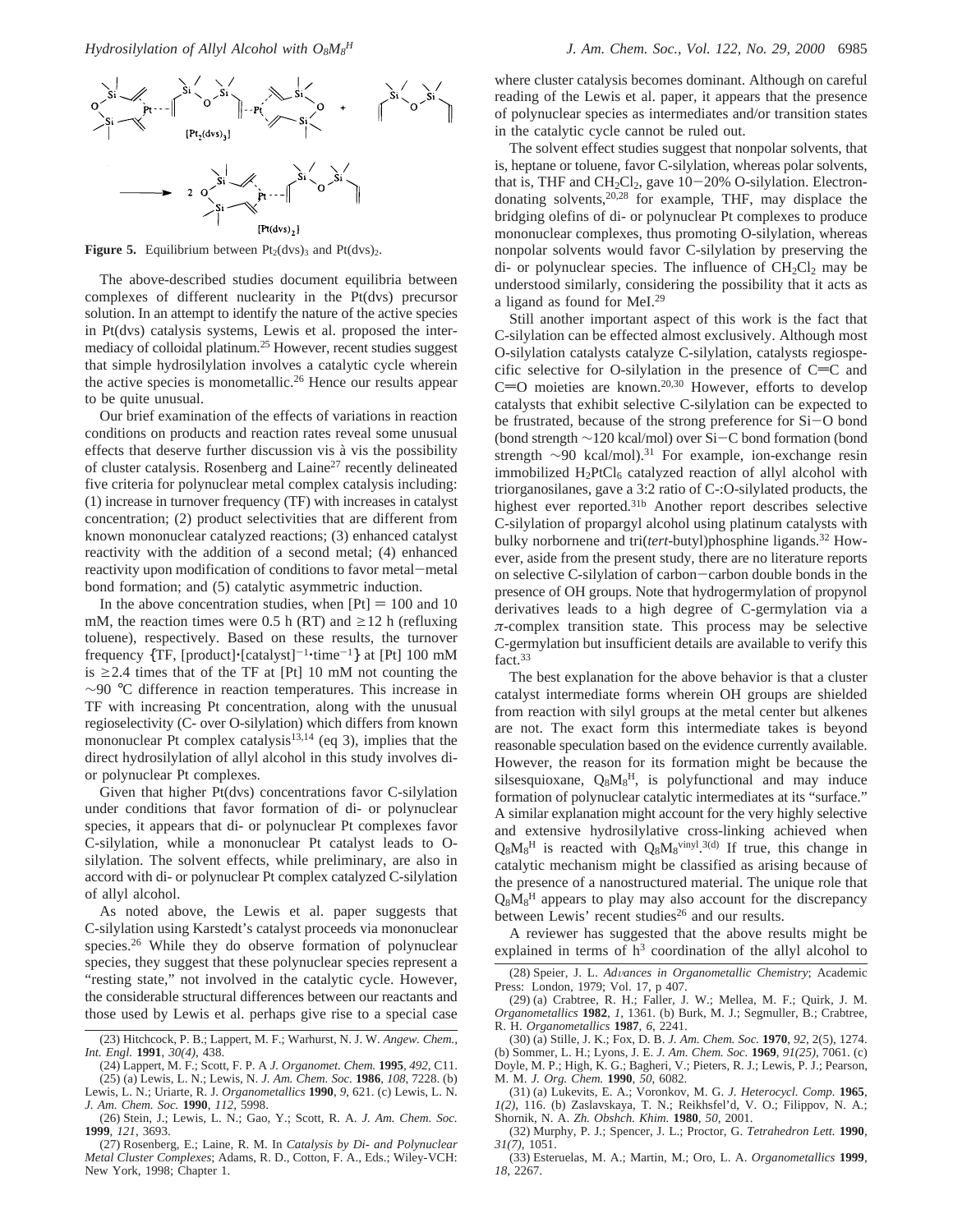

**Figure 6.** Hydrosilylation of  $Q_8M_8^H$  with 2-allyloxyethanol.

metal combined with both steric effects and selectivity during reductive elimination, rather than invoking a bimetallic/cluster catalyst explanation. While we consider these possibilities above, the change in selectivity favoring C-silylation on going to higher catalyst concentrations does argue for the intermediacy of polynuclear species as we have discussed elsewhere.27 The above results are not definitive only suggestive. Clearly, more detailed studies must be done to confirm these statements.

**III.B. Direct Hydrosilylation of Other Unsaturated Alcohols and Using other Si**-**H Compounds. III.B.1. Direct Hydrosilylation of Allyl Alcohol with other Si**-**H Compounds.** Once the hydrosilylation of allyl alcohol was optimized, we sought to extend this methodology to other Si-H compounds including  $D_4^H$ , TMDS, and PDMS-H. The reaction of  $D_4^H$ resulted in a gel, suggesting significant simultaneous O- and C-silylation. Reactions of TMDS and PDMS-H with allyl alcohol gave C- and O-silylation products as the molecular weights were higher than expected and/or exhibited a broad distribution. It appears that  $Q_8M_8^H$  is a very unique substrate for this type of direct hydrosilylation-as suggested above. Again, the influence of Si-H substrates on this reaction needs further study.

**III.B.2. Direct Hydrosilylation of Other Alcohols.** The reactions of Q<sub>8</sub>M<sub>8</sub><sup>H</sup> with propargyl alcohol and 2-allyloxyethanol were also examined. Reaction with propargyl alcohol resulted in a product with a broad molecular weight distribution, suggesting cross-linking through both C- and O-silylation. However, when 2-allyloxyethanol was used, the reaction gave exclusive C-silylation, resulting in OH functionalized cube, with a longer tether between the OH and the cube than in OHPS (Figure 6). The success of this reaction makes it possible to attach methacrylates with different spacer lengths to cubes, hence tailor the microstructure of the resultant nanocomposites after polymerization.

**III.C. Characterization of OHPS.** OHPS characterization data including FTIR, <sup>1</sup>H and <sup>13</sup>C NMR, and elemental analysis (EA) are all those expected. <sup>29</sup>Si NMR in  $CH_2Cl_2$  gives  $Si(OSi)_4$ at  $-108.4$  ppm, and *Si*(OSi)C<sub>3</sub> at ~13.6 ppm, in accord with that expected based on the work of Sellinger et al.  $3(a), 3(c)$ However, 29Si NMR data in methanol showed an unusual, small peak around  $-100.4$  ppm, besides the corresponding peaks for *Si*(OSi)4 and *Si*(OSi)C3 (Figure 7). This small peak was absent from both OSPS and OMPS, whichever solvent was used. Furthermore, when the desilylation of OSPS to OHPS was followed by <sup>29</sup>Si NMR in methanol, the small peak at  $-100.4$ ppm showed up gradually along with the desilylation product. The appearance of this peak is directly related to the  $CH_2CH_2$ -CH2OH structure and also depends on the nature of the solvent.

Hasegawa and co-workers report that the  $(SiO)_{3}SiOH$  structure formed from incomplete silylation of octaanion species  $\text{Si}_8\text{O}_{20}^8$ <sup>8-</sup> appears characteristically at -99.5 to -100.5 ppm,<sup>6,34</sup> bracketing the  $-100.4$  ppm peak seen above. This coincidence



**Figure 7.** <sup>29</sup>Si NMR of OHPS in CH<sub>2</sub>Cl<sub>2</sub> (a), OHPS in methanol (b), OSPS in methanol (c), and OMPS in methanol (d).

**Scheme 3.** Backbiting in OHPS



led us to tentatively attribute the peak at  $-100.4$  ppm to (SiO)3*Si*OH species. This in turn suggested a back-biting process per Scheme 3.

To prove the above process occurs, we sought to detect the formation of 2,2-dimethyl-1-oxa-2-silacyclopentane in our system. The literature indicates that this cyclic compound forms via dehydration of 1,3-bis(hydroxypropyl)tetramethyldisiloxane on heating, presumably by backbiting of OH on Si (Scheme 4).35 Pure 2,2-dimethyl-1-oxa-2-silacyclopentane easily polymerizes to HO[(CH<sub>3</sub>)<sub>2</sub>Si(CH<sub>2</sub>)<sub>3</sub>O]<sub>n</sub>H (Scheme 4).<sup>36</sup>

The following set of experiments was designed to detect the formation of 2,2-dimethyl-1-oxa-2-silacyclopentane from OHPS. <sup>1</sup>H NMR spectra of OHPS/CD<sub>3</sub>OD and OHPS/CDCl<sub>3</sub> solutions were compared. Interestingly, while the  $SiCH<sub>3</sub>2$  peak on the cube is a singlet in CDCl<sub>3</sub>, it splits into two peaks in  $CD<sub>3</sub>OD$ , a broad one at 0.12 ppm and a sharp one at 0.05 (Figure 8). The broad peak disappears after 2 days, coincident with increase of the sharp one.

<sup>(35)</sup> Speier, J. L.; David, M. P.; Eynon, B. A. *J. Org. Chem.* **1960**, *26*, 1637.

<sup>(36)</sup> Gu, T.-Y. Y.; Weber, W. P. *J. Am. Chem. Soc.* **1980**, *102*, 1641.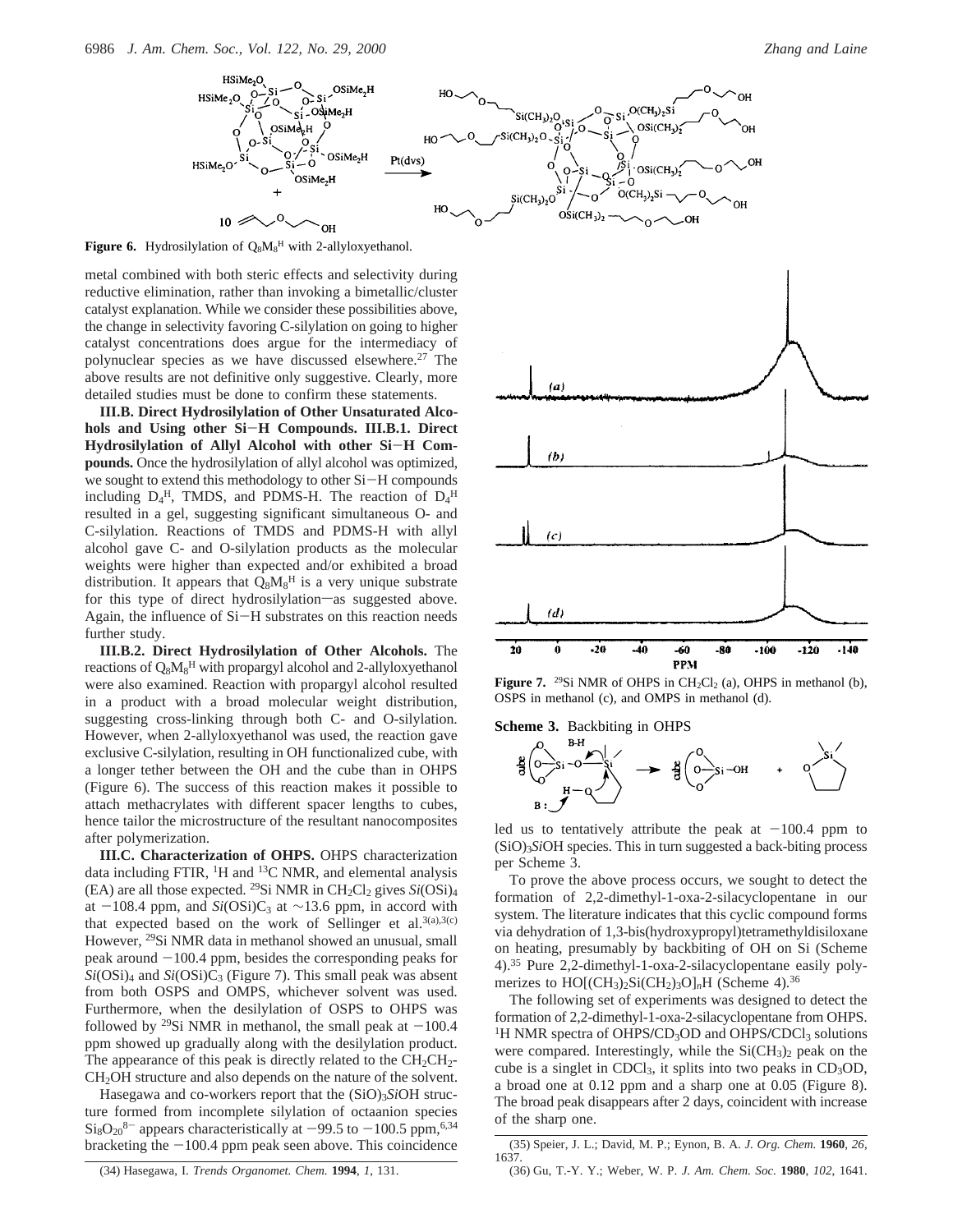

**Figure 8.** <sup>1</sup>H NMR of OHPS in CDCl<sub>3</sub> (a) and CD<sub>3</sub>OD for 10 min (b) and 2 days (c).

**Scheme 4.** Formation and Polymerization of 2,2-Dimethyl-1-oxa-2-silacyclopentane35



When  $CD_3OD$  was removed from the sample, the residue left was partially soluble. The soluble component was analyzed using gas chromotography-mass spectral (GC-MS) analysis. GC-MS showed one major peak beside the solvent peak, with a mass spectrum that corresponds to that reported for 2,2 dimethyl-1-oxa-2-silacyclopentane (*m*/*z*) parent ion P 116 (13%), P-1 (1.7%), P-15 (100%), P-17 (16.9%), P-28 (22.4%).<sup>36</sup> Thus, the soluble part of the residue from the NMR sample was 2,2 dimethyl-1-oxa-2-silacyclopentane. The insoluble component most likely consists of polymers formed by condensation of the second product of backbiting,  $\text{Si}_8\text{O}_{12}(\text{OH})_8$  (T<sub>3</sub>OH), as shown in eq 5.

$$
\frac{18}{5} \begin{pmatrix} 0 \\ 0 \\ 0 \end{pmatrix} \sin - OH & + & HO - S \begin{pmatrix} 0 \\ 0 \\ 0 \end{pmatrix} \frac{18}{5} \longrightarrow \frac{18}{5} \begin{pmatrix} 0 \\ 0 \\ 0 \end{pmatrix} \sin -O - S \begin{pmatrix} 0 \\ 0 \\ 0 \end{pmatrix} \frac{18}{5} \tag{5}
$$

Returning to the  ${}^{1}H$  NMR of OHPS in CD<sub>3</sub>OD (Figure 8), it appears that the broad  $SiCH<sub>3</sub>$ <sub>2</sub> peak likely results when some of the OSiCH<sub>2</sub>CH<sub>2</sub>CH<sub>2</sub>OH side chains cyclize to coincidentally generate Si8O12(OH)*x*[OSi(CH3)2CH2CH2CH2OH]8-*<sup>x</sup>*, while the sharp  $SiCH_3)_2$  peak is from 2,2-dimethyl-1-oxa-2-silacyclopentane. Spectrum (c) in Figure 8 correlates well with that reported for 2,2-dimethyl-1-oxa-2-silacyclopentane.35,36

To sum up, the formation of 2,2-dimethyl-1-oxa-2-silacyclopentane in OHPS in methanol was firmly established. Thus the backbiting mechanism proposed in Scheme 3 most likely occurs. Likewise, the small peak at  $\sim$ -100.4 ppm in the <sup>29</sup>Si NMR (Figure 7) is most likely due to the presence of  $Si(OSi)<sub>3</sub>OH$ components on cubes  $Si_8O_{12}(OH)_x[OSi(CH_3)_2CH_2CH_2CH_2OH]_{8-x}$ , formed as a result of backbiting.

**Scheme 5.** Transsilylation for OSPS and 2,2-Dimethyl-1-oxa-2-silacyclopentane<sup>37</sup>



While the OHPS is very stable as a dry powder, it turns into viscous oil in methanol solution after a few days, and GPC analysis indicates a significant amount of high molecular weight species. This phenomenon can also be explained by the backbiting process discussed above. As a dry powder, the OH groups on OHPS are likely immobilized by H-bonding between OHs, and thus are unable to backbite. On dissolution in methanol, H-bonding with methanol competes with that between the propanol groups and provides the propanol groups with the mobility essential for backbiting to occur.

The same observation was made in ethanol. However, in aprotic solvents, such as THF, CH3CN, or acetone, no backbiting was observed by <sup>1</sup>H NMR at room temperature.

OHPS melts at ∼84 °C and decomposes (by TGA) at ∼225 °C. The TGA ceramic yield (to SiO2, not shown) in air (51.0%) is much lower than expected (64.8%), probably due to a loss of some of the 2,2-dimethyl-1-oxa-2-silacyclopentane (bp 97- 100  $^{\circ}$ C),<sup>36</sup> which occurs when the OH groups obtain sufficient mobility in the melt. If all the side chains were lost via backbiting, the expected ceramic yield of  $SiO<sub>2</sub>$  would be 43.2%.

**III.D. Hydrosilylation of Protected Allyl Alcohol.** When allyloxytrimethylsilane was used instead of allyl alcohol, the reaction goes exclusively via C-silylation as expected. The isolated and purified OSPS is a white solid. Deprotection by stirring in methanol gives OHPS as a white powder after workup.37 Its NMR, TGA, and elemental analyses are virtually the same as those for OHPS obtained via direct hydrosilylation.

Considering the backbiting of OH groups on OHPS as shown above, methanol is not a good solvent for the desilylation of